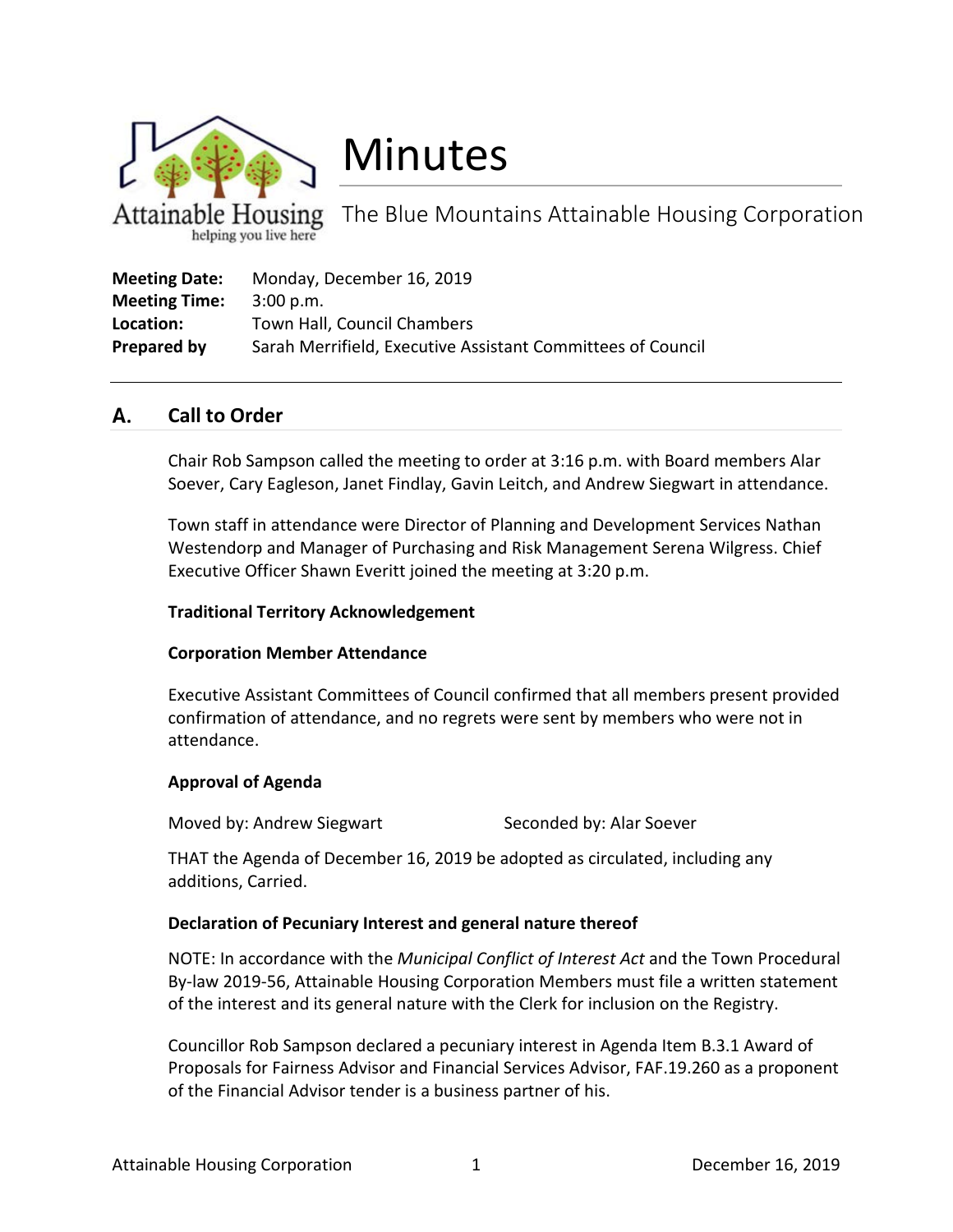### **Previous Minutes**

Moved by: Cary Eagleson Seconded by: Alar Soever

THAT the minutes of November 13, 2019 and the closed session minutes of August 1, 2019 be adopted as circulated, including any revisions to be made, Carried.

#### В. **Staff Reports, Deputations, and Presentations**

### **B.1 Deputations, if any**

# **B.1.1 Presentation; Brian Teefy, Director Public Affairs, StrategyCorp Re: Attainable Housing Project Year-End Update**

Brian Teefy, Director of Public Affairs, StrategyCorp reviewed the Attainable Housing Project Year-End Update, including a review of planning considerations for the Thornbury Gateway Site, 171 King Street and the Craigleith Site, Grey Road 19. Brian noted there may be an opportunity for 160-170 chalets in Tyrolean Village to be turned into long-term worker housing. The Board commented that the Tyrolean Village opportunity came about as a result of the success of the public Request for Information process.

Director of Planning and Development Services Nathan Westendorp advised Council has directed staff to complete an Overstudy "D2 Study" and a Built Form Analysis. A Request for Quotation for this work has been released, to close December 20, 2019. Nathan confirmed an update on this process will be provided in quarter one of 2020.

Brian reviewed the various funding opportunities and advised the FCM Funding is the opportunity the Board should consider applying for at this stage. Councillor Rob Sampson requested StrategyCorp to review the appropriateness of the Capital Project Signature Initiative from the Green Initiative Fund. Mayor Alar Soever noted Grey County recently received supplementary tax assessment from the Town, and further advised that Deputy Mayor Bartnicki has a motion before County Council requesting Grey County to return approximately \$800,000 in the supplementary assessment to the Town for use towards attainable housing. Mayor Alar Soever noted that this is subject to a Community Improvement Plan process.

Brian provided an overview of the Request for Proposal process and it was noted that StrategyCorp proposed a two-step Request for Proposal process. Mike Cautillo, Senior Advisor for StrategyCorp noted the concept plans that are developed should be included in the first stage of the Request for Proposal. Proponents can then provide their intent based on the concept plans provided, which can then be evaluated as acceptable or unacceptable. The second phase of the Request for Proposal will allow those acceptable concepts to be further explored for costing and technical aspects. Mike explained the first step is a Request for Proposal for the Thornbury site, with the Craigleith site following.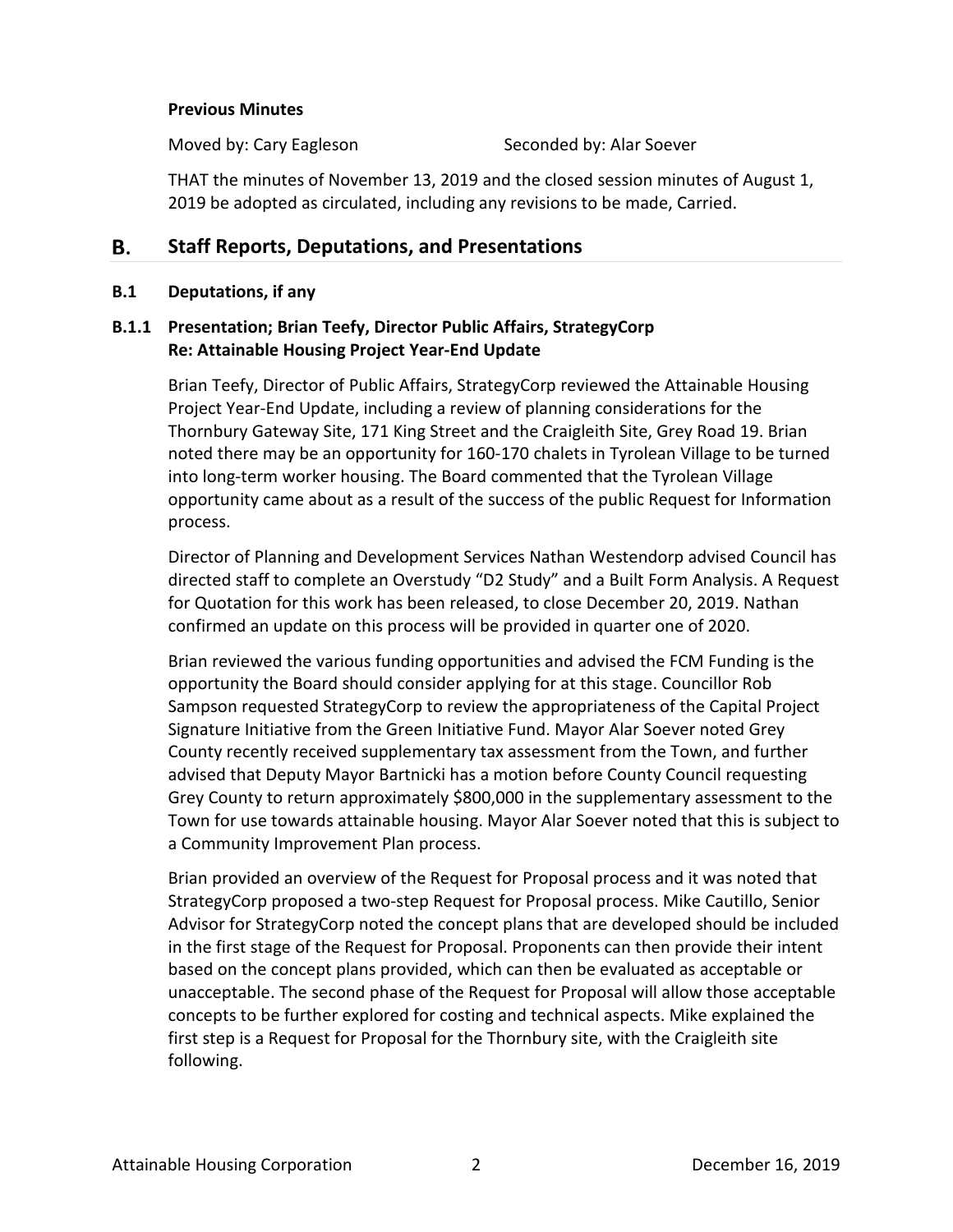StrategyCorp, for the next regularly scheduled Board meeting, will provide an update on Request for Proposal details, the suggested prioritization of funding, and confirmation of tasks that fall under StrategyCorp's mandate, and which tasks do not. For those tasks identified that do not fall under StrategyCorp's mandate, StrategyCorp will identify which resources are required.

Councillor Rob Sampson thanked StrategyCorp for the presentation.

# **B.2 Public Comment Period (each speaker is allotted three minutes)**

NOTE: In accordance with the Town Procedural By-law 2019-56 fifteen minutes is allotted at the Meeting to receive public comments regarding Attainable Housing Corporation matters included on the Agenda. The speaker shall provide their name and address, and shall address their comments to the Chair. Comments shall not refer to personnel, litigation or potential litigation matters.

# **B.2.1 Natalie McFadden, 24 Huron Street West**

Ms. McFadden questioned if the Board has considered the application process that could be used for residents who will apply for attainable housing opportunities.

Councillor Rob Sampson explained that the Public Comment Period is not a questionand-answer period, but noted the Board has not considered any applicant criteria or the application process at this time.

# **B.3 Staff Reports, if any**

# **B.3.1 Award of Proposals for Fairness Advisor and Financial Services Advisor, FAF.19.260**

Councillor Sampson vacated the Council Chamber having earlier declared a pecuniary interest regarding Agenda item B.3.1 Financial Services Advisor.

Moved by: Cary Eagleson Seconded by: Janet Findlay

THAT the Attainable Housing Corporation receive Staff Report FAF.19.260, entitled "Award of Proposals for Fairness Advisor and Financial Services Advisor";

AND THAT The Blue Mountains Attainable Housing Corporation does not award 2019- 67-P-AHC Financial Advisor Services as the bids received are outside the financial abilities of the Corporation;

AND THAT The Blue Mountains Attainable Housing Corporation directs staff to notify all bidders of the cancelled bid

| Cary Eagleson          | Yay |  |
|------------------------|-----|--|
| Janet Findlay          | Yay |  |
| Gavin Leitch           | Yay |  |
| <b>Andrew Siegwart</b> | Yay |  |
| Alar Soever            | Yay |  |
| The motion is Carried. |     |  |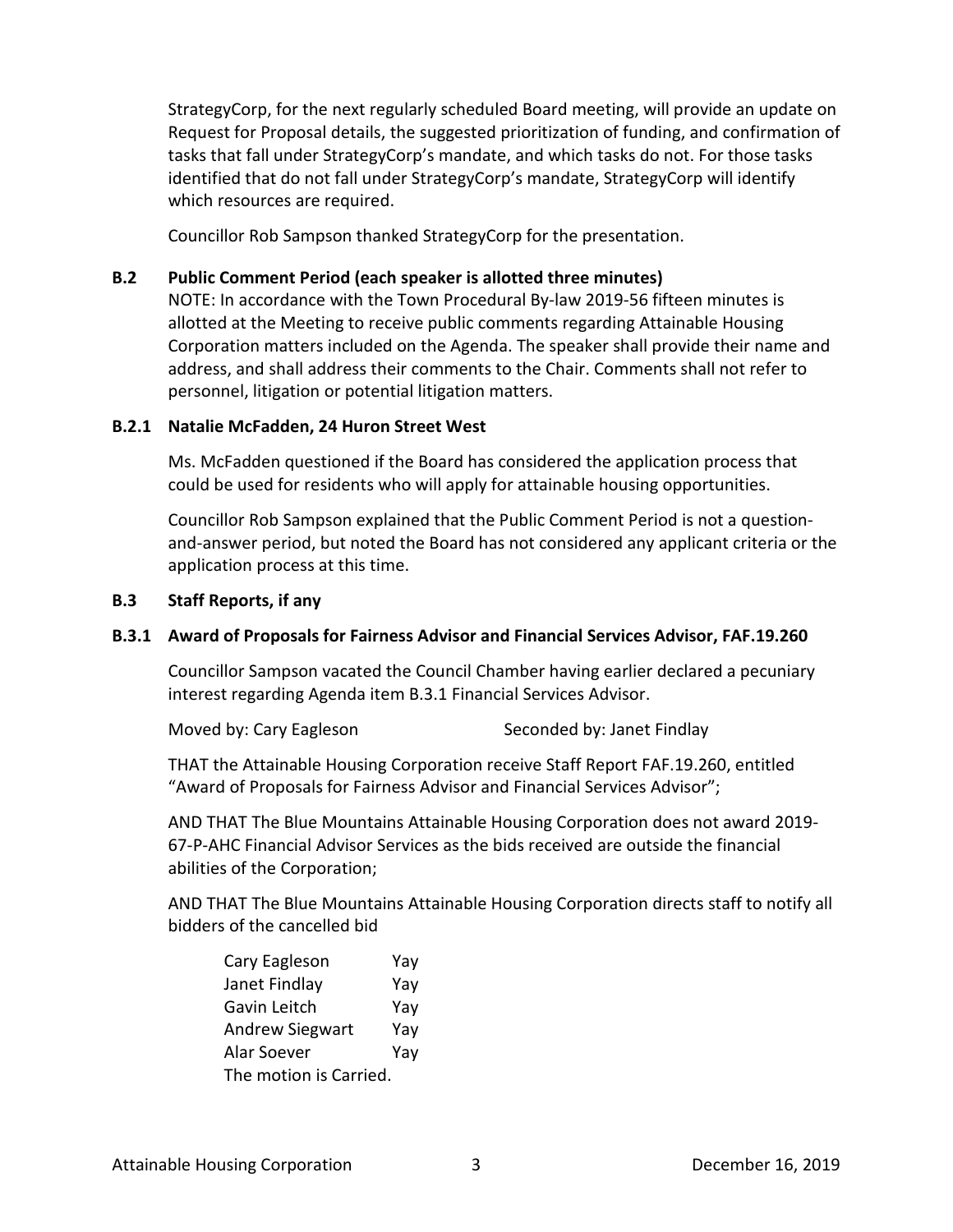Moved by: Andrew Siegwart Seconded by: Gavin Leitch

THAT with respect to staff report FAF.19.260, The Blue Mountains Attainable Housing Corporation awards 2019-68-P-AHC Fairness Advisor Services to P1 Consulting, being the highest scoring proponent following evaluation of the submitted bids

| Cary Eagleson          | Yay |  |
|------------------------|-----|--|
| Janet Findlay          | Yay |  |
| Gavin Leitch           | Yay |  |
| <b>Andrew Siegwart</b> | Yay |  |
| Alar Soever            | Yay |  |
| Rob Sampson            | Yay |  |
| The motion is Carried. |     |  |

#### $\mathsf{C}$ . **Matters for Discussion**

Items C.1. to C.4 were deferred to the January 2, 2020 meeting of The Blue Mountains Attainable Housing Corporation.

# **C.1 Executive Director Update (verbal)**

Job posting for Executive Director closed Friday, November 15, 2019

# **C.2 The Blue Mountains Attainable Housing Corporation and The Corporation of The Town of The Blue Mountains Memorandum of Understanding (verbal)**

**C.3 Request for Proposal ("RFP") Update (verbal)**

# **C.4 Attainable Housing Corporation Action Item Tracking**

- Update Corporation's By-laws, Policies and Practices to reflect the Town's Procedural By-law
- Retention of Fairness Advisor, Financial Advisor through Request for Proposal Process
- Retention of Executive Director through Hiring Process
- Request for Proposal for Attainable Housing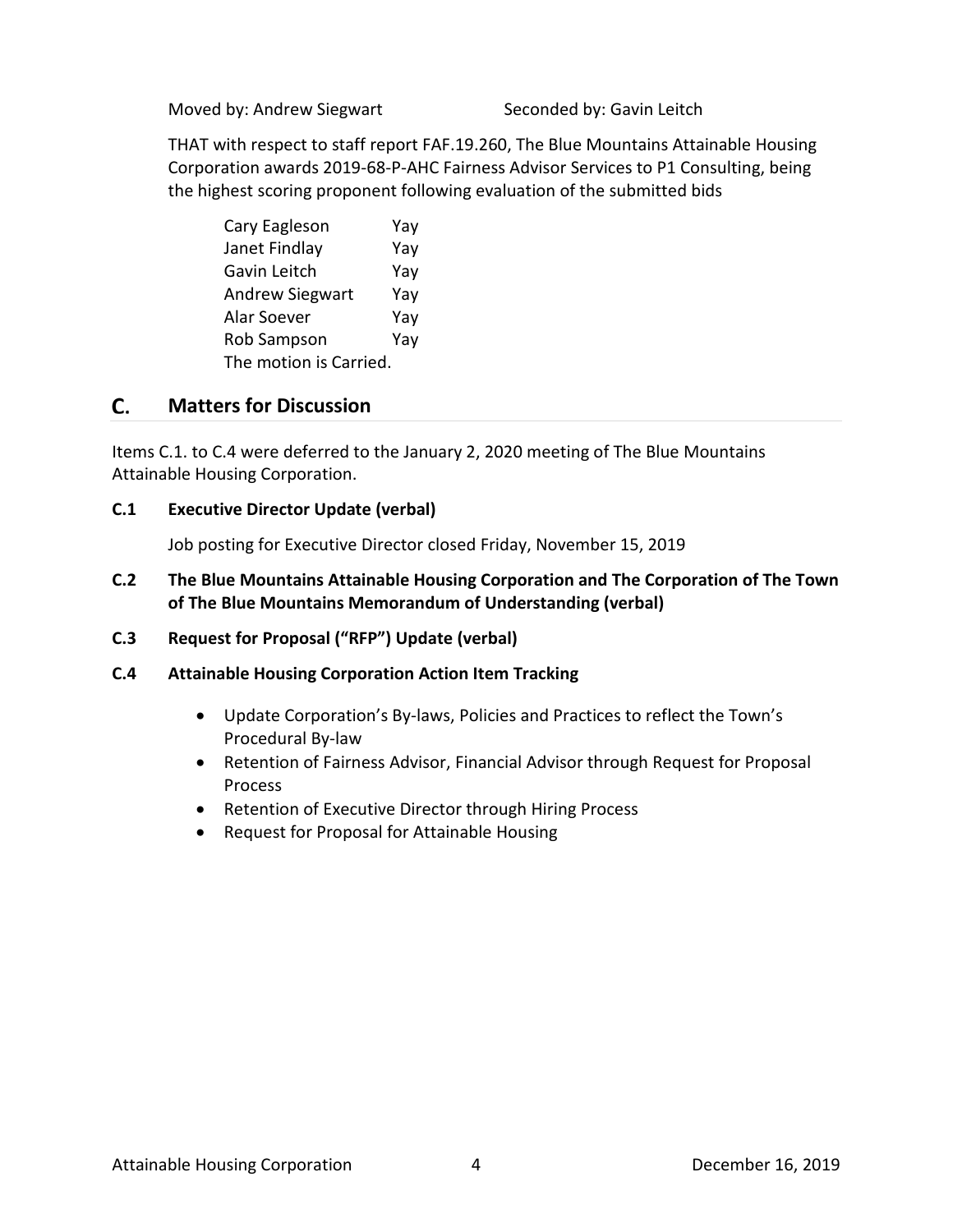#### D. **Correspondence, if any**

Items D.1 to D.7 were deferred to the January 2, 2020 meeting of The Blue Mountains Attainable Housing Corporation.

# **D.1 Bruce Taylor**

### **Re: Grants for Basement Secondary Suites**

Note: This correspondence was initially reviewed at the September 5, 2019 Attainable Housing Corporation meeting, resulting in the following motion:

THAT the Attainable Housing Corporation receives correspondence item D.3 Bruce Taylor Re: Grants for Basement Secondary Suites for information and further consideration at the October 3, 2019 Board meeting, Carried.

For Committee consideration.

# **D.2 Steve Clark, Minister, Ministry of Municipal Affairs and Housing Re: 2019 Association of Municipalities Ontario (AMO) Delegation and Attainable Housing**

Note: This correspondence was received by Council October 21, 2019.

For Committee consideration.

# **D.3 Ernie Hardeman, Minister, Ministry of Agriculture, Food and Rural Affairs Re: 2019 Association of Municipalities Ontario (AMO) Delegation and Attainable Housing**

For Committee consideration.

# **D.4 Sustainability Advisory Committee Re: Three Pillars of Sustainability**

For Committee information.

# **D.5 Suzanne Craig, Integrity Commissioner Re: Addendum dated November 8, 2019 in response to Memorandum dated July 30, 2019 and Addendum dated July 31, 2019**

For Committee information.

# **D.6 Grey Fryer, Executive Director, Habitat for Humanity Re: Partnering to Provide Attainable Housing**

For Committee information.

# **D.7 Thornbury Business Improvement Area Re: Attainable Housing**

For Committee information.